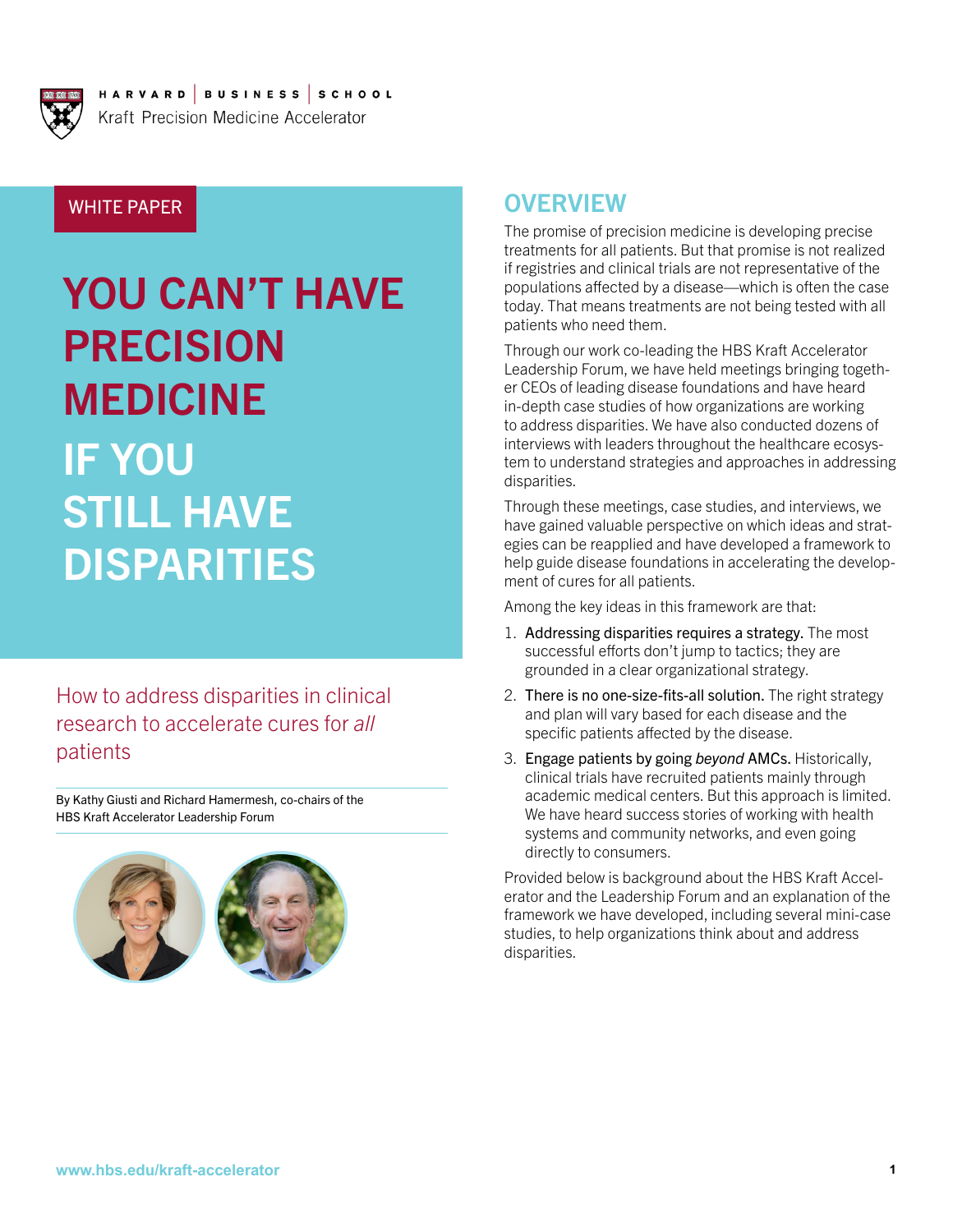# BACKGROUND

## HBS Kraft Accelerator

In 2016, the Kraft family made a donation to Harvard Business School focused on precision medicine. As a result, Kathy Giusti and Richard Hamermesh became co-leaders of the HBS Kraft Precision Medicine Accelerator. Over the next four years they brought to HBS over 300 of the most innovative leaders from across the precision medicine ecosystem to share insights and best practices. Giusti and Hamermesh disseminated key findings through the *Harvard Business Review* and other leading publications and have curated a collection of tools and resources in the HBS Kraft Accelerator [Playbook for Cures.](https://www.hbs.edu/kraft-accelerator/)

## HBS Kraft Accelerator Leadership Forum

Early on in the COVID-19 pandemic—as many nonprofits were experiencing revenue declines of 80% or more<sup>1</sup> —and in anticipation of the post-COVID world, Giusti and Hamermesh created the HBS Kraft Accelerator Leadership Forum.

Regular Leadership Forum meetings bring together C-level nonprofit leaders to focus on the most significant challenges they are facing and to share solutions, best practices, new business models, and partnership opportunities.

In the second half of 2020, Leadership Forum members agreed that addressing disparities had quickly become a top priority for their disease-focused organizations. They each agreed to develop and share case studies describing how their organizations are working to address disparities.

Together, through a series of meetings and presentations, Leadership Forum members have shared and are continuing to share relevant strategies and programs their organizations are pursuing to address the problem. Through these discussions, along with interviews of more than 40 direct-to-consumer experts and experts on disparities at academic medical centers and health systems and within communities, a series of ideas has emerged for how disease foundations can activate the right strategies to find cures for all patients.

## The Idea in Brief

We have heard three major themes:



Define the representative population for your disease and set intentional goals. The starting point is to determine what is the "representative" population for a disease, with knowledge that every disease is different. This picture of representative then guides an organization in its efforts to create representative data.



Develop a channel and engagement strategy to enroll representative patient populations in registries. The channel strategy will vary based on the demographics of a disease. It may involve a combination of channels including AMCs, health systems, community networks, and direct-to-consumer activities. It can also entail working with partners who are trusted by and have access to your patient population.



Once you have aggregated representative data, leverage this data to generate insights about disparities, treatment and care gaps, and opportunities.

This white paper goes into more detail about each of these themes.

<sup>1</sup> The Impact of COVID-19 on Large and Mid-Sized Nonprofits, Independent Sector, Survey during May and June 2020. [Link](https://independentsector.org/wp-content/uploads/2020/06/is-midsize-survey-0710update.jpg)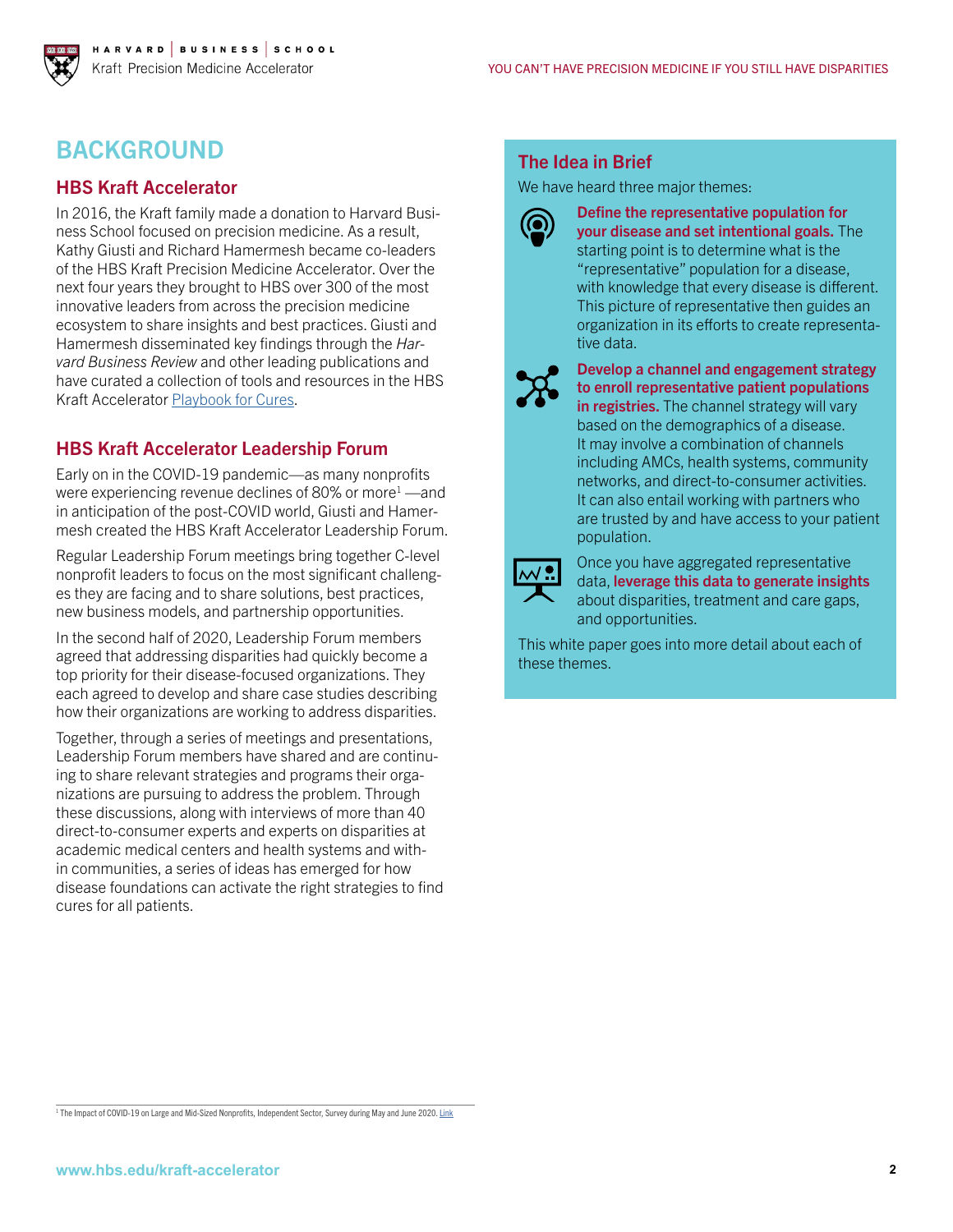#### H A R V A R D | B U S I N E S S | S C H O O L Kraft Precision Medicine Accelerator

# HBS KRAFT ACCELERATOR LEADERSHIP FORUM FRAMEWORK FOR ADDRESSING DISPARITIES

#### Step 1: Define the representative population for your disease and set intentional goals.

What is a "representative" patient population is different for every disease, since the demographics and genomics are different for every disease. The representative patient population for prostate cancer is very different from the representative patient population for breast cancer. And what is representative for sickle cell disease, which mainly affects Black individuals, is very different from multiple sclerosis, which is most common among Caucasians.

Thus, the starting point for every foundation is to define "representative" in terms of factors such as gender, race, age, and ethnicity and then, once there is a clear definition of representative, to set very intentional goals for the diversity of the population in a registry or clinical trial. (While this now sounds somewhat obvious based on the current context, historically, disease foundations and pharmaceutical companies have not known what is representative and have not set intentional diversity goals.)

Two examples :

1. Multiple Myeloma Research Foundation (MMRF). As part of MMRF's CoMMpass studies, which began in 2011, long before addressing disparities was a priority, MMRF did not set intentional patient recruitment targets. However, because participating enrollment sites included AMCs (such as Mount Sinai in New York City and Emory) and health systems (like CarolinaEast and the VA) with a large number of Black patients, a diverse patient population was recruited, almost by accident. Among participants in CoMMpass, 77% were Caucasian, 16% Black, 2% Asian, and 5% other.

Knowing that minorities are a significant and important part of the multiple myeloma patient population, MMRF is now intentional. For current and future studies, MMRF wants 20% of participating patients to be Black.



2. Follicular Lymphoma Foundation (FLF). FLF is a relatively new organization, founded in 2019. In sprinting to create the organization, build an infrastructure, use social media to access FL patients, and initiate research, the topic of diversity had not been on FLF's radar.

In early 2021, IQVIA assisted FLF in gathering data from sources such as the SEER Incidence Database (SEER is the National Cancer Institute's Surveillance, Epidemiology, and End Results Program). For the first time, FLF had a sense of its representative population (at least in the US): 85% of patients with follicular lymphoma are white, 6% are Black, and 4% are Asian.

When looking at previous FL clinical trials, FLF discovered that 19% of patients were Asian while only 1% were Black, meaning that Asian patients were dramatically overrepresented while Black patients were underrepresented. FLF is using this understanding of what is representative to set intentional goals about engaging more Black patients.



## Step 2: Develop a channel and patient engagement strategy to enroll a representative patient population.

Once an organization has determined what representative is for a disease, the charge becomes to create a strategy that produces a representative patient dataset. Members of the HBS Kraft Accelerator Leadership Forum are using various strategies and channels to engage the right patients for their registries and trials.

#### A) Academic medical centers

Historically, researchers have relied on AMCs as the primary source of patients for clinical trials. While academic medical centers have clinical trial experience and expertise, minority populations tend to be underrepresented in trials because AMCs have not been particularly effective at enrolling minority patients.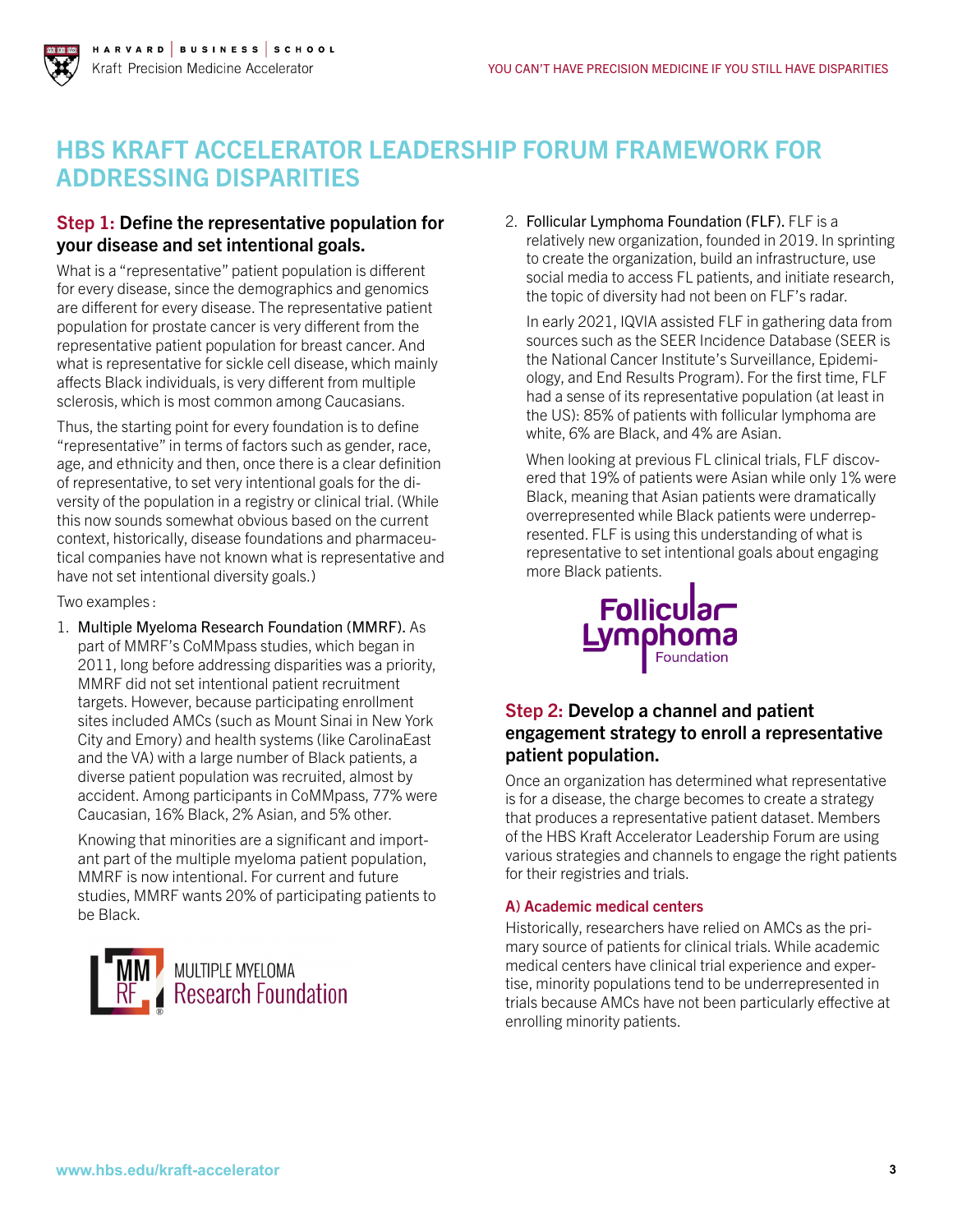

But this doesn't have to be the case. At a recent Leadership Forum, HBS Professor Robert Huckman, who is on the board of Brigham & Women's Hospital—an AMC in Boston—said that AMCs are aware of the issue and need to do better. He noted that many AMCs are located in areas where they have access to diverse trial participants, including Black patients and uninsured patients. He believes there is potential for AMCs to do more to address disparities. The challenge is making this a priority for AMCs, which don't always face incentives to recruit diverse populations.

The Pancreatic Cancer Action Network (PanCAN) is making diversity a factor in choosing AMCs for research sites in the organization's Precision Promise clinical trial. This trial started with 15 sites, but PanCAN is adding five more sites and included diversity as a selection criteria. Being chosen as a site is a competitive process, requiring completion of an extensive RFP.

| PANCREATIC     |
|----------------|
| CANCER         |
| ACTION         |
| <b>NETWORK</b> |

Based on PanCAN's increased focus on disparities, the organization has added several measures related to diversity to its site-selection criteria. These include the demographics of the patient population served by a site and whether the site has minority outreach programs. All of the recently selected sites have minority outreach programs and/or significant African American, Native American, or Latino patient populations. A real-world challenge that PanCAN faced was how to balance selection criteria associated with diversity along with geographic diversity, patient volume, and operational capabilities required to execute on the study.

"WHEN LOOKING AT SITES TO FUEL A PROGRAM LIKE THIS, WE AIM TO BALANCE THE NEED FOR INCREASED DIVERSITY IN PARTICIPANTS WITH THE SITE EXPERTISE AND OPERATIONS REQUIRED TO EXECUTE A STUDY AS COMPLEX AS PRECISION PROMISE."

SUDHEER DOSS, PHD, CHIEF DATA OFFICER & HEAD OF BUSINESS DEVELOPMENT, PANCAN

While AMCs will remain an important source for patients for registries and trials, a central theme from the Leadership Forum is the need to go beyond AMCs in engaging patients.

Professor Huckman pointed out that in some Black communities there may be distrust of what people see as a predominantly white medical delivery enterprise. As a result, many people in Black communities don't seek a relationship with a primary care provider or a healthcare institution. Instead, they want episodic treatment at a moment of need, which could be provided through urgent care centers or retail clinics. Researchers need to understand this mindset and work through channels that provide them with access to a wide and representative population of patients.

#### B) Health systems

As the MMRF's experience with the CoMMpass study showed, health systems that are embedded in communities often have success in recruiting diverse patient populations.

Ochsner Health, the largest health system in Louisiana, is an example of a health system with the ability to help recruit a diverse patient population. Ochsner has about 40 hospitals and clinics that provide care to roughly one million individuals; Ochsner also has an independent academic medical center with a clinical research arm and a data science research arm. For years Ochsner has been working to improve African American participation in clinical trials. Lessons from Ochsner's experience include:

- Build trust in the community. Ochsner has formed a diverse Community Research Advisory Board, recruited diverse public advocates as spokespeople, invested to build 10 community health centers in disadvantaged neighborhoods, and is launching the Institute for Health Equity.
- Form partnerships. Ochsner partnered with Xavier University, a local HBCU, to start a joint physician assistant program. Ochsner's actions have provided "street cred" in the community.
- Secure additional resources. For studies on COVID-19 vaccines, Ochsner was selected as a site, based on its history of minority recruitment for studies. But for these COVID studies, the large pharma companies didn't provide any additional resources to assist with recruitment, and the recruitment materials were inappropriate. Ochsner had to do everything on its own, which involved going into communities, partnering with the local HBCUs, and enlisting local influencers. Lack of additional resources is frustrating and highlights the need for adequate resources to do what it takes for minority recruitment.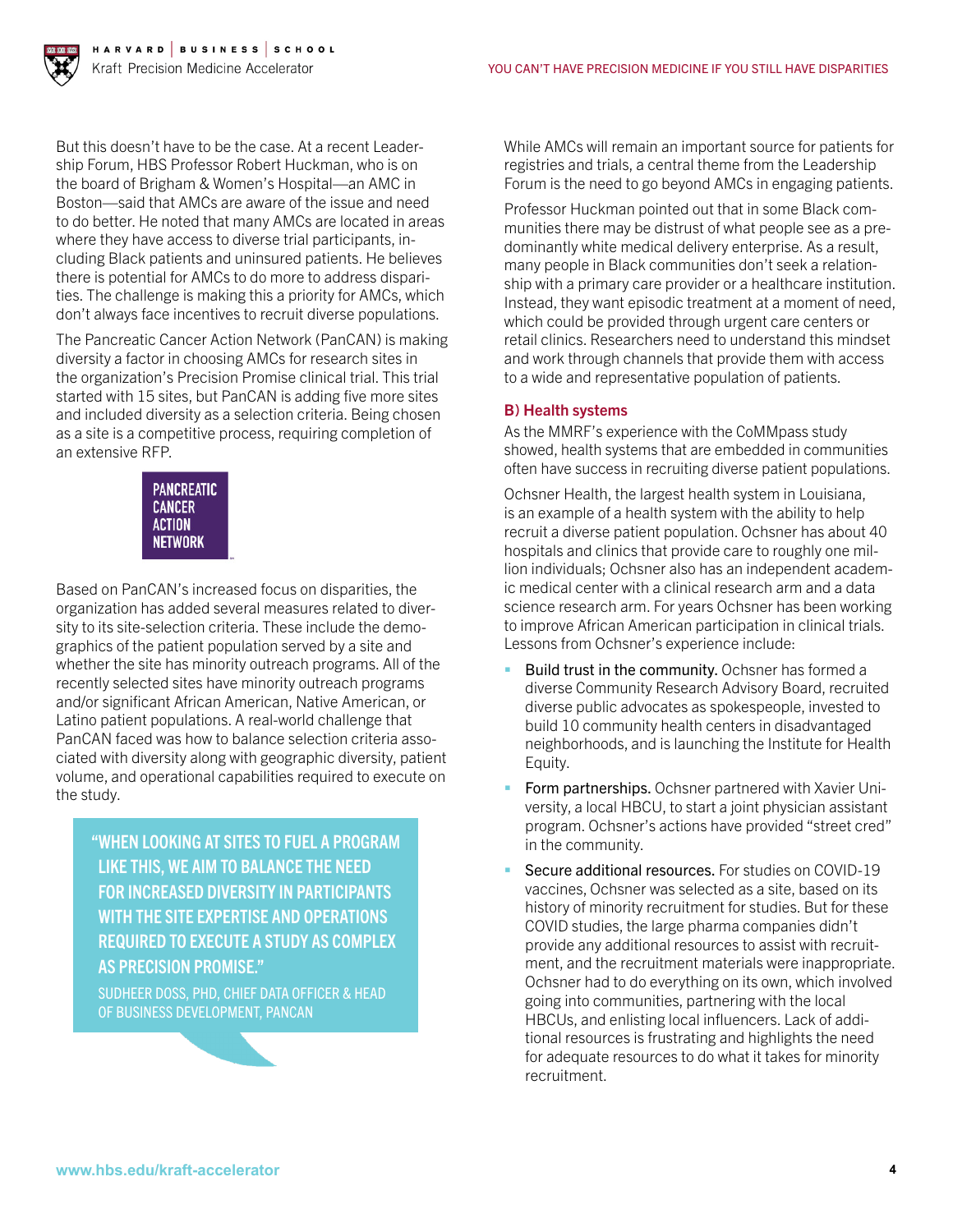"WHEN YOU'RE DEALING WITH RECRUITING MINORITIES, IT'S GOING TO REQUIRE EXTRA RESOURCES. YOU CAN'T TREAT THEM THE SAME AS YOU WOULD TREAT A SITE TO RECRUIT UPPER-CLASS WHITE PATIENTS." LEONARDO SEOANE, SVP & CHIEF ACADEMIC

OFFICER, OCHSNER HEALTH

An example of a foundation partnering with a health system is the Prostate Cancer Foundation's (PCF) work with the VA.

As background, 57% of prostate cancers are due to familial inheritance, and the genetics of West African ancestry confer a 2 to 11 times higher increased risk of prostate cancer, depending on the genetic profile of the individual. African Americans are twice as likely to get prostate cancer and to die from it.

PCF is working on a new type of polygenic risk score with a high predictive accuracy that is based on reading a set of inherited genes for men of West African ancestry.



PCF concluded that the VA, where prostate cancer is the leading type of cancer, is an ideal partner for developing this risk score, for collaborating to improve the standard of care in treating prostate cancer, and for solving issues of health equity in cancer research and care. The VA has one of the best longitudinal electronic medical records in the US and has records for 500,000 patients with prostate cancer, 90,000 of whom (18%) are African American. Also, the VA offers the best US model for health outcomes research in cancer as the health system offers all veterans equal access and complete health equity.

In partnership with the VA, PCF is working to provide patients the same level of care as the chair of a hedge fund would receive at a top AMC. This includes genomic testing, sequencing, and biomarker evaluation. PCF is working toward a standard of care where no decision is made without precision, which means that no decision is made without genomics and without exploiting the power of big data. It also means that every veteran with prostate cancer, regardless of race, should get equal access to promising clinical trials.

"IT IS POSSIBLE TO CHANGE A CULTURE WHEN BREAKTHROUGHS KEEP COMING TO IMPROVE THE STANDARD OF CARE. SO IF YOU CHANGE THE STANDARD OF CARE, AS OUR FOUNDATION HAS REPEATEDLY DONE OVER THE PAST 10 YEARS, IT BECOMES A LOT EASIER TO GUIDE AND INCENTIVIZE OTHERS TO DELIVER THE STATE OF SCIENCE OF PRECISION ONCOLOGY CARE." DR. JONATHAN SIMONS, CEO, PCF

In building this relationship with the VA, PCF has invested considerable time and substantial capital, and has gained an extensive and granular understanding of the VA's current model of cancer care. There is now alignment within the VA and the VA is looking for other partners to replicate for other diseases what PCF has catalyzed.

Dr. Simons suggested that disease foundation leaders look for partnership opportunities with the VA and with other integrated health systems such as Geisinger and Kaiser.

#### C) Community networks

An important way to engage patients is to go outside of the traditional healthcare system and reach patients in their communities. While some organizations try to go into communities on their own, this can be a challenge if the organization lacks awareness and trust within the community. An effective approach is to identify and partner with the right community network "trust brokers," which is a way to reach into communities at scale.

Silas Buchanan, CEO of the Institute for eHealth Equity, works with underserved communities of color, raising their literacy around adopting and utilizing technology to improve their health outcomes. Buchanan has worked with the AME Church, the largest mainline historically Black denomination in the world, with 2,000 congregations and about two million members. The idea has been for these congregations to have dedicated health ministers, often retired doctors or nurses, who are embedded in the congregation. Almost 40% of AME congregations now have health ministries. This provides a culturally appropriate platform to connect with and gather data about patients with specific diseases and then provide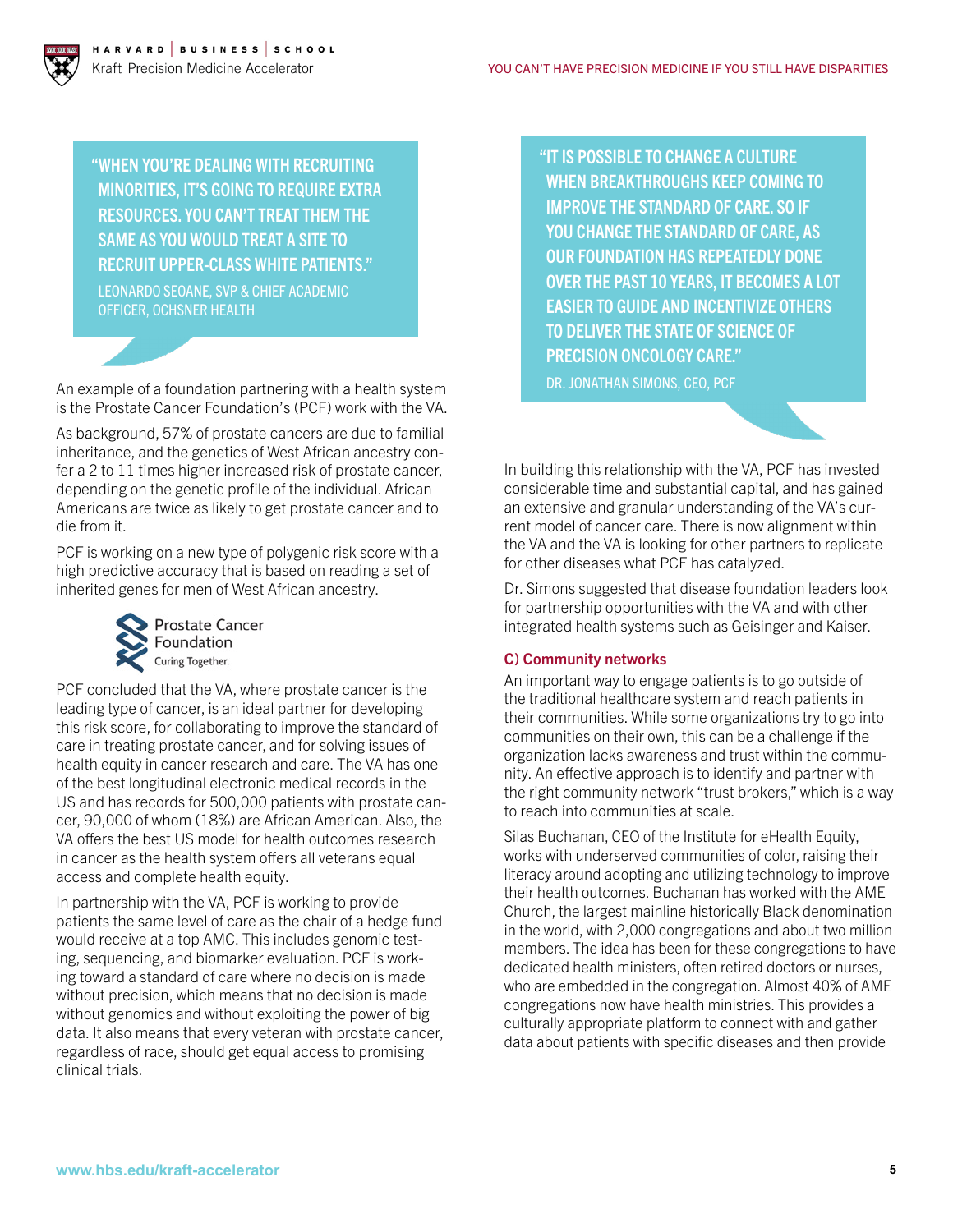

information and assistance to patients. "The messenger can be as important as the message," said Buchanan. "Faithbased organizations can be important messengers."

Buchanan is now working on both a secular and a non-secular social network consisting of faith-based organizations along with barber shops, nail salons, and corner stores. The intent is to find ways to strengthen communities on an ongoing basis, not just when there is an urgent need, and to share data with communities to improve health outcomes. The goal is to form partnerships that become clinical trial resource centers and have these centers become embedded as part of the clinical trial process.

"IF YOU'RE NOT WORKING AS HARD AND WITH INTENTION WITH CULTURALLY APPROPRIATE FAITH AND COMMUNITY-BASED ORGANIZATIONS AS YOU ARE WITH ACADEMIC CENTERS, YOU'RE NOT GOING TO GET WHERE YOU WANT TO GO AS QUICKLY." SILAS BUCHANAN, CEO, INSTITUTE FOR HEALTH EQUITY

#### D) Direct-to-consumer (DTC)

Another way to reach and engage patients is by using traditional consumer marketing techniques. As part of the HBS Kraft Accelerator, an entire workstream was dedicated to direct-to-consumer marketing approaches that nonprofits can use to engage patients. The principles from this workstream also apply to addressing disparities.

As a new organization, the Follicular Lymphoma Foundation has built an online community largely through Facebook. Upon learning that this community lacked representative participation by Black individuals, FLF began actively recruiting more Black patients and influencers into its Patient Superusers Group on Facebook.

The Joy Collective's experience is a powerful example of DTC in action. The Joy Collective is a Black and women-owned agency that works with brands to create movements that impact lives. The Joy Collective was engaged by the Ad Council to engage the Black community on Covid-19 vaccination. This agency developed deep understanding and insights about vaccine hesitation in the Black community and used these insights in creating a campaign titled "Let's Get Back To." The campaign has authentic multiplatform creative that educates Black individuals to make an informed choice. Messaging leads with empathy and respect, acknowledges personal choice, and empowers individuals.

This messaging was delivered through community-based programs and partnerships, including virtual town halls in partnership with organizations such as the NAACP, BET, Black sororities and fraternities, and faith-based organizations. Messages were delivered by trusted messengers and ambassadors, featuring respected actors, athletes, and pastors. And targeted communication included email campaigns and provision of tool kits.

The results have been impressive and have moved the needle in the Black community by increasing the percentage of the population that has received a Covid-19 vaccine. The Joy Collective's work shows that well-orchestrated health-focused DTC efforts in minority communities can be successful in reaching the intended audience and motivating action.

#### Step 3: Leverage this representative data to generate insights about disparities, treatment and care gaps, and opportunities.

The reason to aggregate representative patient data is to analyze this data to determine how well treatments work among all patients.

An example is the Cystic Fibrosis Foundation (CFF). CFF has a registry, started in the early 1970s, that contains data, including demographic data, on 90% of CF patients in the US. However, despite having this extensive longitudinal data, CFF hadn't looked at this data in-depth to better understand disparities. That changed in 2020 as CFF looked more rigorously at the data in its registry.

Through this analysis, CFF found:

- A 14% participation rate in clinical trials among all patients with CF
- But only a 3% participation rate among African Americans and Hispanics
- 2X higher mortality rates among African Americans and Hispanics over age 18

CFF was disappointed to find that despite previous efforts to enlist minorities in trials, only 3% of African Americans and Hispanics participate in trials. The reason: CF is perceived as a white person's disease and CFF is perceived as focused on the white community. To address this, CFF is working to build a cycle of trust by identifying brand partners and giving a greater voice to people of color.

Most importantly, the finding about higher mortality rates among African Americans and Hispanics has led CFF to want to understand the basis for these disparities. The prevailing assumption had been that differences in outcomes